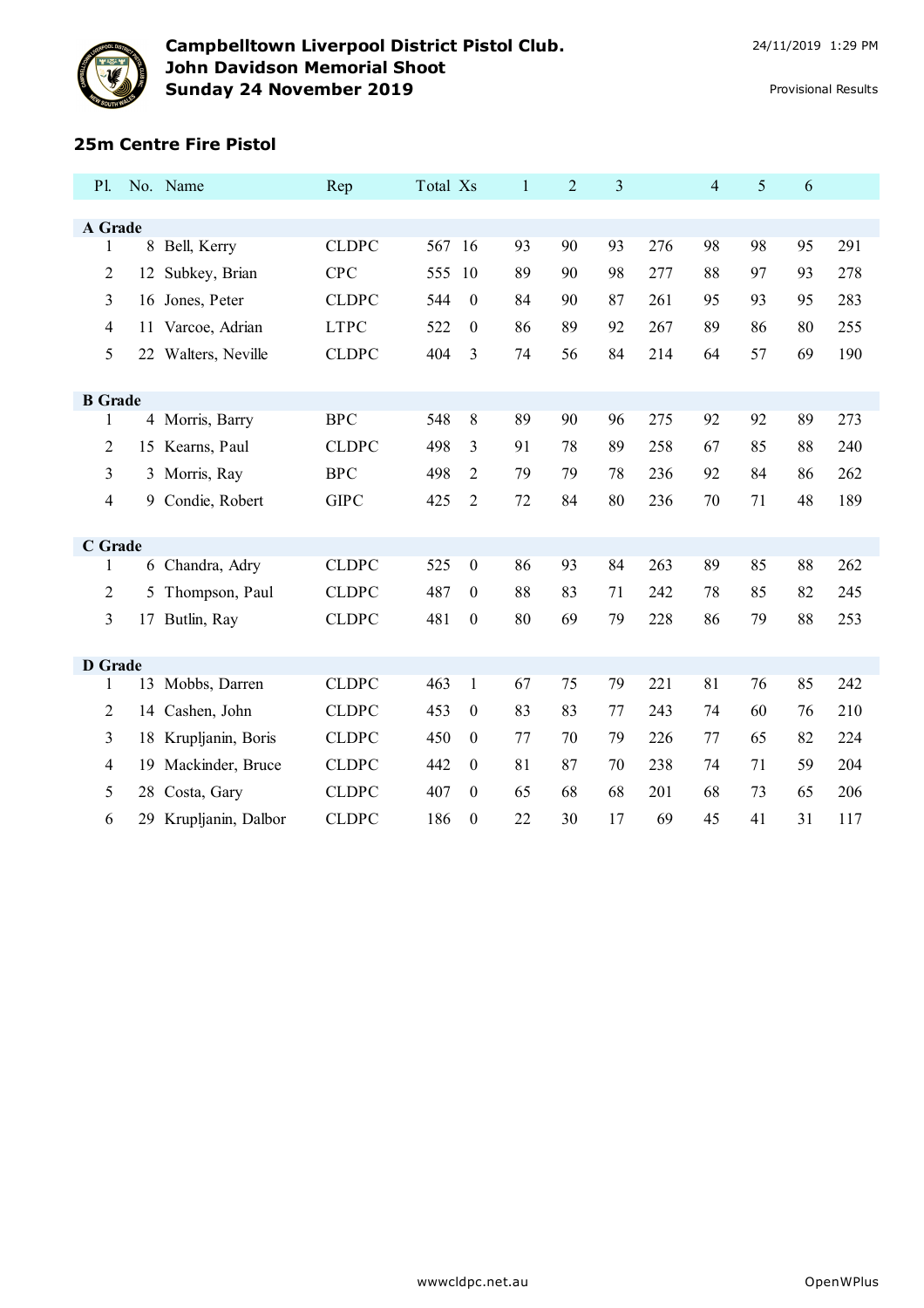

## **25m Pistol Men**

| <b>P</b> l.              |    | No. Name                 | Rep          | Total Xs |                  | $\mathbf{1}$ | $\overline{2}$ | 3  |     | $\overline{4}$ | 5  | 6  |     |
|--------------------------|----|--------------------------|--------------|----------|------------------|--------------|----------------|----|-----|----------------|----|----|-----|
|                          |    |                          |              |          |                  |              |                |    |     |                |    |    |     |
| A Grade<br>1             |    | 21 Thadaprasit, Mathurot | <b>CLDPC</b> | 563      | $\boldsymbol{0}$ | 95           | 94             | 93 | 282 | 95             | 94 | 92 | 281 |
| $\overline{c}$           | 7  | Cowling, Lara            | <b>BaPC</b>  | 562      | 12               | 95           | 93             | 93 | 281 | 91             | 97 | 93 | 281 |
|                          |    |                          | <b>CLDPC</b> | 553      | 8                | 88           |                |    | 271 | 95             | 93 | 94 | 282 |
| 3                        |    | 27 Norris, Jayson        |              |          |                  |              | 90             | 93 |     |                |    |    |     |
| $\overline{\mathcal{L}}$ |    | 4 Morris, Barry          | <b>BPC</b>   | 552      | 8                | 94           | 94             | 94 | 282 | 89             | 87 | 94 | 270 |
| 5                        |    | 16 Jones, Peter          | <b>CLDPC</b> | 545      | $\theta$         | 90           | 92             | 88 | 270 | 90             | 94 | 91 | 275 |
| 6                        |    | 11 Varcoe, Adrian        | <b>LTPC</b>  | 541      | 6                | 89           | 94             | 91 | 274 | 88             | 91 | 88 | 267 |
| 7                        |    | 15 Kearns, Paul          | <b>CLDPC</b> | 539      | 10               | 89           | 90             | 93 | 272 | 90             | 91 | 86 | 267 |
| 8                        |    | 22 Walters, Neville      | <b>CLDPC</b> | 462      | $\boldsymbol{0}$ | 86           | 83             | 77 | 246 | 55             | 85 | 76 | 216 |
|                          |    |                          |              |          |                  |              |                |    |     |                |    |    |     |
| <b>B</b> Grade<br>1      |    | 9 Condie, Robert         | <b>GIPC</b>  | 532      | $\overline{7}$   | 93           | 88             | 84 | 265 | 84             | 94 | 89 | 267 |
| $\overline{c}$           | 17 | Butlin, Ray              | <b>CLDPC</b> | 521      | 3                | 91           | 86             | 86 | 263 | 76             | 92 | 90 | 258 |
|                          |    |                          |              |          |                  |              |                |    |     |                |    |    |     |
| 3                        |    | 3 Morris, Ray            | <b>BPC</b>   | 488      | 4                | 69           | 81             | 82 | 232 | 85             | 90 | 81 | 256 |
| 4                        | 13 | Mobbs, Darren            | <b>CLDPC</b> | 470      | 5                | 77           | 86             | 81 | 244 | 82             | 75 | 69 | 226 |
| 5                        |    | 26 Norris, Kaye          | <b>CLDPC</b> | 469      | $\boldsymbol{0}$ | 91           | 84             | 81 | 256 | 57             | 79 | 77 | 213 |
| <b>DNF</b>               |    | 6 Chandra, Adry          | <b>CLDPC</b> | 81       |                  | 81           |                |    | 81  |                |    |    |     |
| <b>DNS</b>               |    | 1 Smith, William         | <b>CLDPC</b> |          |                  |              |                |    |     |                |    |    |     |
|                          |    |                          |              |          |                  |              |                |    |     |                |    |    |     |
| C Grade<br>$\mathbf{1}$  |    | 10 Cooper, Graeme        | <b>CLDPC</b> | 515      | $\boldsymbol{0}$ | 82           | 83             | 80 | 245 | 89             | 88 | 93 | 270 |
| $\overline{c}$           |    | 23 Dobinson, Jodie       | <b>CLDPC</b> | 499      | $\theta$         | 84           | 78             | 86 | 248 | 81             | 88 | 82 | 251 |
| 3                        |    |                          | <b>CLDPC</b> | 458      |                  | 88           | 82             | 83 | 253 | 76             | 58 | 71 | 205 |
|                          |    | 20 Pfister, Markus       |              |          | $\mathbf{1}$     |              |                |    |     |                |    |    |     |
| <b>D</b> Grade           |    |                          |              |          |                  |              |                |    |     |                |    |    |     |
| $*1$                     |    | 14 Cashen, John          | <b>CLDPC</b> | 491      | $\boldsymbol{0}$ | 76           | 90             | 87 | 253 | 79             | 83 | 76 | 238 |
| $\overline{c}$           |    | 18 Krupljanin, Boris     | <b>CLDPC</b> | 474      | $\overline{2}$   | 82           | 76             | 71 | 229 | 91             | 68 | 86 | 245 |
| 3                        |    | 28 Costa, Gary           | <b>CLDPC</b> | 432      | $\mathbf{1}$     | 76           | 70             | 60 | 206 | 83             | 71 | 72 | 226 |
| 4                        |    | 24 Dimauro, Sal          | <b>CLDPC</b> | 425      | $\boldsymbol{0}$ | 68           | 73             | 66 | 207 | 83             | 67 | 68 | 218 |
| 5                        |    | 25 Khazma, Mohamad       | <b>CLDPC</b> | 355      | $\boldsymbol{0}$ | 64           | 62             | 60 | 186 | 58             | 60 | 51 | 169 |